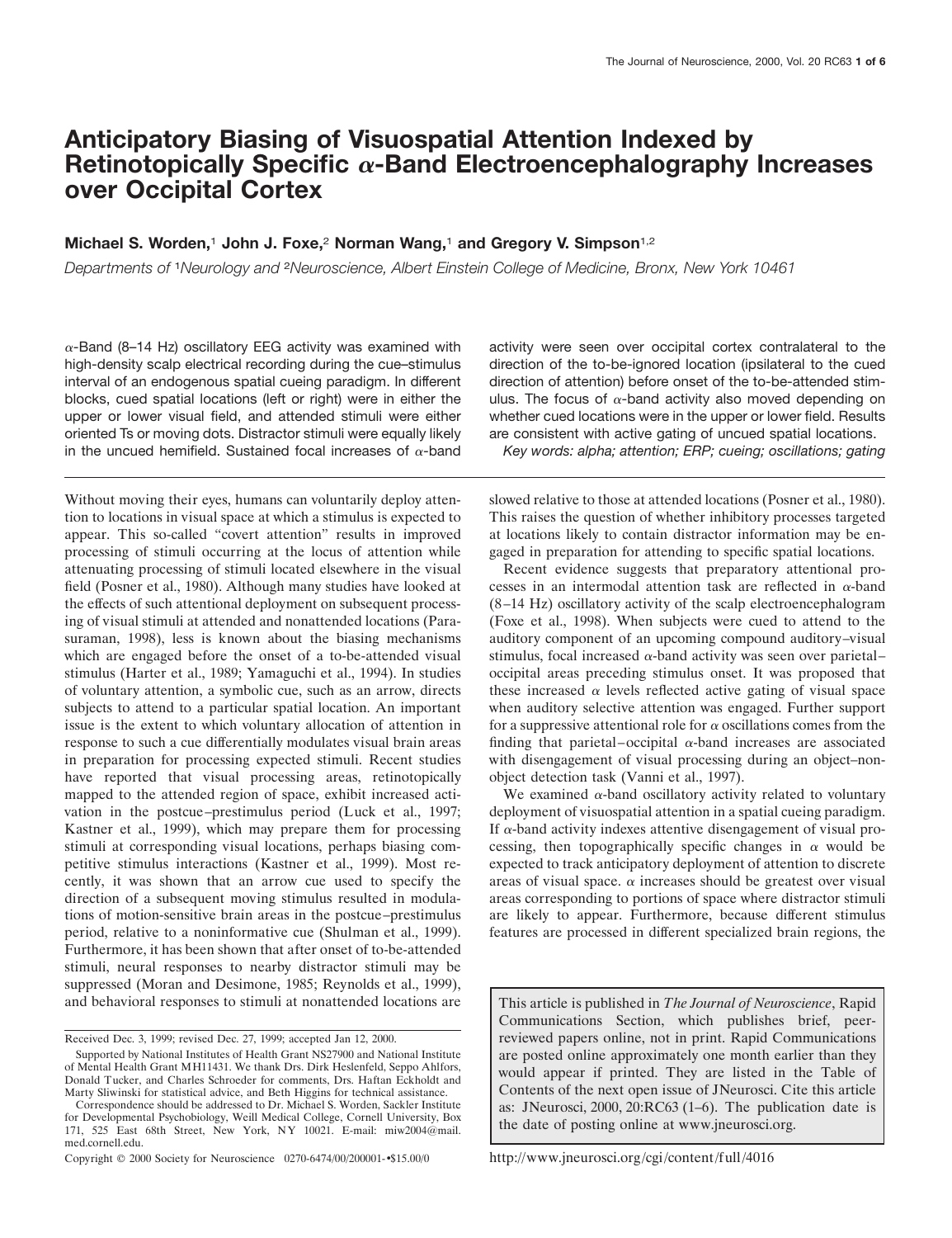

#### $1000$  ms

*Figure 1.* Schematic illustration of stimulus configuration. *A*, Stimulus configuration for a lower visual field trial. On each trial, the arrow cue could point right or left with equal probability. A delay period followed the cue, after which one of four stimuli would appear at either the left or right location marker with equal probability. One stimulus was designated as the target stimulus at the beginning of each block of trials. Subjects were required to respond with a button press only when a target stimulus was detected at the cued location. *B*, Time course of each trial. The fixation point was replaced by the cue stimulus for 35 msec followed by a 1000 msec delay period. After the delay, a stimulus would appear briefly at one of the marked locations. Orientation stimuli were presented for 85 msec. Motion stimuli consisted of a 30 msec presentation of a dot at one location followed by a 15 msec delay and 30 msec presentation of a dot at a second location producing an apparent motion effect. After the stimulus was a variable (1500–3000 msec) period before the start of the next trial.

location of preparatory brain activity, either excitatory or inhibitory, may vary in accordance with the expected features of the impending stimuli. This was examined using two classes of target– distractor stimuli.

#### **MATERIALS AND METHODS**

*Subjects.* Ten right-handed, neurologically normal, paid volunteers (five male and five female) participated (mean age, 27.1 years; SD, 6.7 years). Three additional subjects were excluded because of excessive eye movements. Informed consent was obtained from all subjects.

*Stimuli.* Stimuli were presented against a black background. The central cue was a circle  $({\sim}1^{\circ}$  visual angle) with an embedded arrow and was designed to minimize any sensory effects related to physical differences between the two cue stimuli. The arrow and the circle were presented in red and green, and for each trial, it was equally probable that the arrow would be red on a green background or green on a red background. Red and green values were precalibrated for each subject to be approximately isoluminant by flicker photometry. Dark gray squares  $(\sim 1.2^{\circ}$  visual angle) served as location markers and remained on the screen throughout each block of 16 trials. Location markers were positioned  $\sim$ 3.5° lateral to fixation and, in different blocks,  $\sim 3.5^{\circ}$  either above or below the horizontal meridian. In orientation discrimination trials, stimuli were rotated Ts  $(\sim 1^\circ$  visual angle) constructed from two orthogonal line segments. Orientation stimuli were presented for 85 msec in one of four orientations (0, 90, 180, and 270°), one of which was designated the "target" stimulus at the beginning of each trial block. In motion discrimination trials, stimuli were a sequential pair of dots (each  $\sim 0.25^{\circ}$  visual angle),

which showed apparent motion in one of four directions (up, down, right, and left), one of which was designated the target at the start of each block. Apparent motion was produced by presenting the first dot for 30 msec, followed by a 15 msec blank period, followed by a 30 msec presentation of the second dot.

*Procedure.* The sequence of events in each trial is illustrated in Figure 1. One stimulus was designated as the target stimulus at the beginning of each block of 16 trials. Subjects maintained fixation on a small dot at the center of the screen, and two continuously displayed dark gray squares served as markers to indicate the spatial locations at which stimuli could occur. On each trial, a brief (35 msec) arrow cue was presented at the center of the screen that pointed either right or left with equal probability. A 1000 msec delay period ensued, after which a stimulus appeared with equal probability at one of the two location markers. Subjects were instructed to attend to stimuli that occurred at the location cued by the arrow without moving their eyes. If the stimulus appeared at the attended location, subjects had to make a discrimination about the identity of the stimulus and respond with a button press (right hand) only if one stimulus (the target) of four possible stimuli was detected. Stimuli that appeared at the noncued location were to be ignored. Over the 16 trials that constituted a trial block, each combination of motion or orientation, cue side and stimulus side were presented once with the exception that, for each trial there was an additional 0.1 probability of a target being presented at the cued side so that the number of targets per block would not be completely deterministic.

To examine the possibility that preparatory attentional processes occur in retinotopically mapped regions of occipital cortex, the bilateral stimulus locations could be in either the upper or lower visual field in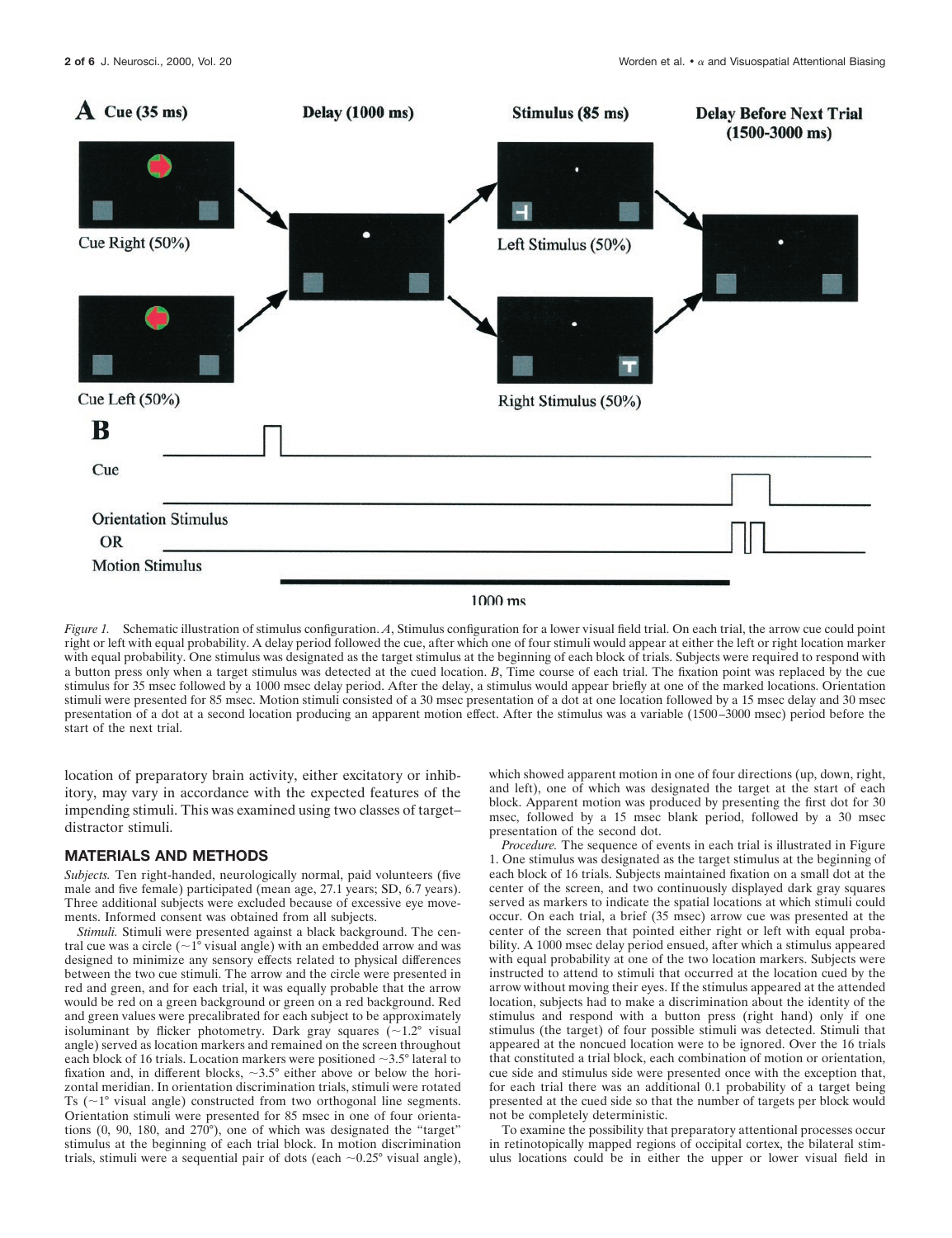

*Figure 2.* <sup>a</sup>-Band oscillatory activity is selectively modulated by spatially directing visual attention. *A*, Top view (nose at the *top*) of the concentric layout of the electrodes that are used to plot the topographic maps in Figure 3. Electrodes used for statistical analysis are shown in *red*. *B, C*, ERPs to the lower left and right cues (collapsed across motion and orientation trials) for two occipital electrode sites, averaged over 10 subjects. Data for attend lower left are plotted in *green*, and data for attend lower right are plotted in *red*. *D, E*, Corresponding  $\alpha$ -band (8–14 Hz) TSE waveforms for the same electrodes. A sustained divergence in TSE amplitude is seen starting at ~500 msec, which depends on both the cued direction of attention and the side of recording. TSE amplitudes are larger over occipital cortex ipsilateral to the direction of attention.

different blocks. To investigate whether these processes might be differentially allocated depending on the nature of the expected stimulus, two types of stimuli were used: in orientation–discrimination blocks the stimuli were rotated Ts, which could be in any one of four orientations; in motion–discrimination blocks the stimuli were moving dots, which could move in one of four directions. At the beginning of each block, subjects were instructed which type of discrimination they were to perform (motion or orientation), where the stimulus locations would be (upper or lower visual field), and which of the four stimuli was the target for that block.

*Recording.* EEG recordings were from 128 tin electrodes, referenced to the nose. Data were digitally acquired at 500 Hz (pass band of DC, 100 Hz), impedances <10 K $\Omega$ , and interelectrode spacing ~2.4 cm. Eye position was monitored with electro-oculographic recordings from the external canthi. Trials with eye movements and large artifacts were rejected off-line.

*Analysis.* <sup>a</sup>-Band oscillatory activity was characterized in the cue– stimulus interval by the temporal spectral evolution (TSE) technique (Salmelin and Hari, 1994). TSE waveforms are computed by bandpass filtering (Butterworth zero phase, 8–14 Hz, 24 dB/octave) individual stimulus-locked epochs after artifact rejection, full-wave rectifying these filtered epochs, and then averaging. TSE provides a measure of  $\alpha$ -band amplitude as a function of time. Filtering the data introduces a small degree of temporal spread ( $<$ 100 msec), so the timing of  $\alpha$ -related effects must be taken as approximate. Our electrode montage was constructed as a series of concentric rings centered at the vertex (see Fig. 2*A*). To assess topographic differences between conditions, a grid of electrodes was selected over posterior scalp regions, and "elevation" values were assigned to each electrode based on distance from the vertex, and "eccentricity" values were assigned based on distance from the posterior midline. A repeated measures ANOVA was performed on 18 electrodes located over the posterior scalp, which included these eccentricity and elevation values as independent factors.

### **RESULTS**

Figure 2 illustrates the time course of scalp electrical activity at two posterior scalp sites when the direction of the arrow cue pointed left versus right and stimuli were presented in the lower hemifield. For comparison, standard event-related potentials are shown in Figure 2, *B* and *C*. Initial activity to the cue is bilateral and unaffected by the direction of the cue. This is followed by a late sustained difference that is more negative contralateral to the cued direction that will not be discussed further here. Corresponding TSE waveforms, showing average  $\alpha$  amplitude as a function of time for the same two electrodes, are shown in Figure 2, *D* and *E*. After a transient decrease in  $\alpha$ -band activity lasting until  $\sim$ 400 msec, a large, sustained, cue-related difference in  $\alpha$ -band activity is seen in the later portion of the epoch. This differential activity builds throughout a 400–500 msec period before the presentation of the stimulus, with  $\alpha$  amplitude substantially larger over the scalp region contralateral to the to-beignored visual field. Additionally, well documented (Hillyard and Anllo-Vento, 1998) effects of attention were seen in the eventrelated potentials (ERPs) to the attended versus unattended stimuli, which were presented after the cue, with a bilateral enhancement of the stimulus-evoked N1 component to attended stimuli compared with unattended.

Topographic analysis reveals that the increase in  $\alpha$ -band oscillatory activity related to preparatory attention has a focal distribution that is maximal over posterior occipital sites ipsilateral to the cued direction of attention, suggesting that its source corresponds to brain areas processing the unattended location. Figure  $3A-D$  shows the topographic distribution of  $\alpha$ -band activity averaged over the 250 msec before the onset of the impending stimulus. To illustrate the evolution of this effect over time, Figure 3*E* shows a series of topographic maps at different time points during the trial for one condition. A significant interaction between cue direction and hemisphere is seen over occipital electrodes ( $F_{(1,9)} = 9.28$ ;  $p < 0.05$ ). Importantly, there is also a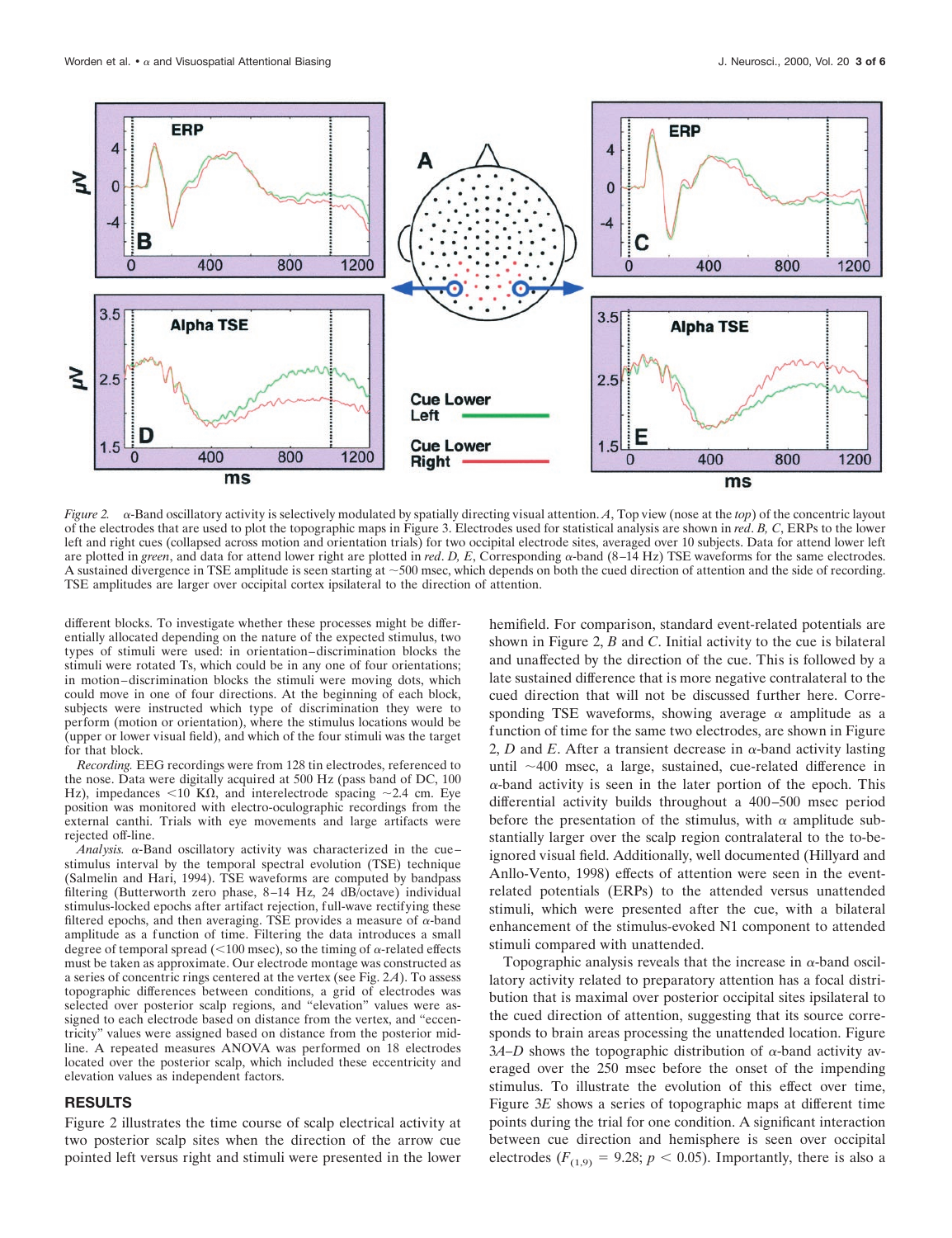

*Figure 3.* Cubic spline interpolated topographic maps for average TSE amplitude over a 250 msec window before onset of the stimulus (750–1000 msec after cue). *A, B*, Data for the upper left and upper right cues, collapsed over motion and orientation blocks. *C, D*, Data for lower left and lower right cues. Focal regions of increased  $\alpha$ -band activity are seen ipsilateral to the cued side of attention. Foci are more ventral and lateral when attention is cued to the lower visual field relative to the upper visual field. *E*, Average TSE amplitude topographies for attend lower right trials for four 100 msec periods after cue.

significant shift in the topographic distribution of the  $\alpha$  foci depending on whether attention was allocated in the upper or lower quadrants. The local increase in  $\alpha$ -band activity moved more medially and dorsally when attention was allocated to upper visual field locations in contrast to lower visual field locations. A significant interaction was seen between visual field location (upper and lower) and electrode eccentricity ( $F_{(2,8)} = 5.76$ ;  $p <$ 0.05), and a strong trend was seen for an interaction between visual field location and electrode elevation ( $F_{(2,8)} = 3.46$ ;  $p =$ 0.08). A trend was also seen between electrode eccentricity and elevation ( $F_{(4,6)} = 3.85$ ;  $p = 0.07$ ), indicating that as the  $\alpha$  foci moved to scalp positions farther from the midline, they also tended to move more dorsally. Neither the first-order interaction between task (motion or orientation) and electrode eccentricity nor that between task and electrode elevation was statistically significant. However, a significant three-way interaction was seen

among task, eccentricity, and elevation  $(F_{(4,6)} = 4.95; p < 0.05)$ , which indicates that there may be differential involvement in feature-specific cortical areas depending on the expected features of an impending stimulus.

An amplitude difference was seen between upper and lower visual field presentations with larger values for the upper field stimulus locations ( $F_{(1,9)} = 14.68$ ;  $p < 0.005$ ). A large literature exists regarding perceptual asymmetries between upper and lower fields (see Previc, 1990), and these amplitude differences may reflect a difference in task difficulty, although evidence for this was not seen in the behavioral data. Behavioral accuracy was calculated as (number of hits  $-$  number of false alarms)/(number of hits  $+$  number of misses). A slight accuracy advantage was seen for left visual field presentation (two-tailed paired  $t_{(9)} = 2.38; p <$ 0.05). However, no accuracy differences were seen for upper versus lower field presentation ( $t_{(9)} = 0.95$ ; NS) or for motion versus orientation blocks ( $t_{(9)} = 1.48$ ; NS). In general, subjects reported finding the tasks difficult, and overall accuracy was  $\sim 80\%$ .

To ascertain that effects seen in the TSE waveforms did not reflect broad-band activity nonspecific to  $\alpha$ , a corresponding analysis was performed on the theta (3–7 Hz) band, and no effects of cue direction were seen. Examination of the late phase of the evoked responses to the cues (Fig. 2*B,C*) also shows no evidence of large evoked transients, which might contribute power in the  $\alpha$ , as well as other, frequency bands.

## **DISCUSSION**

The fact that the topography of the  $\alpha$ -band increase is focal and that its scalp location shifts depending on whether attention is directed to upper or lower visual field locations as well as left or right indicates that at least some of the areas contributing to these effects are retinotopically mapped at the level of visual quadrants. This suggests an active process rather than a passive idling state of all visual regions other than those representing the attended location. In this paradigm there was a high (50%) likelihood of distractor stimuli occurring at noncued locations, and both cued and noncued locations were continuously marked on the screen. Therefore, it was to subjects' advantage to actively inhibit stimulus processing at noncued locations. Increased  $\alpha$  levels over the hemisphere ipsilateral to the cued direction of attention suggest that cortical regions corresponding to the noncued spatial locations were involved in generating these effects.

 $\alpha$ -Band activity has been associated with event-related decreases in cortical processing, including attention-related decoupling of parietal–occipital visual processing (Pfurtscheller et al., 1996; Vanni et al., 1997; Foxe et al., 1998). Based on the physiology of similar oscillations in animals, it has been suggested that  $\alpha$  may be a functional gating mechanism (Lopes da Silva, 1991). A network of brain areas has been shown to be important for the generation of such rhythms, which includes parietal and occipital cortices and visual thalamic nuclei (Lopes da Silva, 1991; Lindgren et al., 1999). These same structures are central to many theories of visual attention (Posner and Petersen, 1990; Van der Heijden, 1991; LaBerge, 1997). One influential view of attention is the "biased competition" model (Desimone and Duncan, 1995). Under this view, multiple stimuli activate competing populations of neurons, and competition between populations may be biased in favor of behaviorally relevant stimuli by top-down attentional processes. Evidence for such biasing has been seen in the form of increased baseline neural firing rates (Luck et al., 1997) and increased hemodynamic responses (Kastner et al., 1999). In ad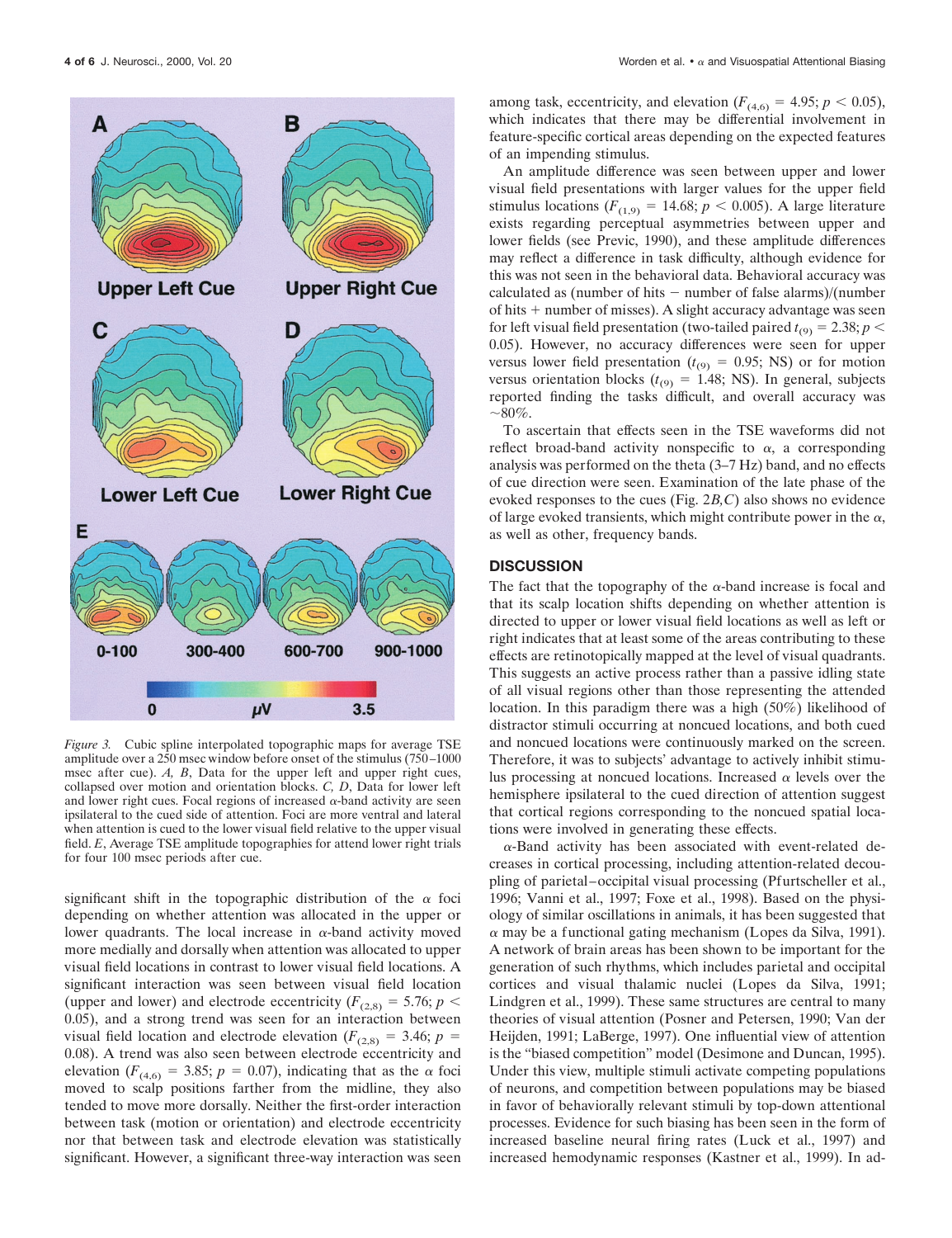dition to enhancement of neural activity related to attended stimuli, such a bias could be implemented by suppression of competing stimuli. Our findings suggest that the focal  $\alpha$  increases described here may be a signature of an inhibitory biasing process in the spatial domain in preparation for attentive processing of an expected stimulus at another location. In support of this proposition, a number of recent behavioral experiments have presented evidence that spatial locations containing attentionally irrelevant objects are actively inhibited (Watson and Humphreys, 1997; Cepeda et al., 1998).

In this study, the noncued location was always in a mirrorsymmetric position across the vertical meridian from the cued location. It is possible that the effects described reflect collosally mediated competitive interaction between hemispheres, which has some retinotopic specificity. In this case, the increased  $\alpha$  over one hemisphere would be a byproduct of the deployment of attention in the opposite hemisphere. The results of Foxe et al. (1998) argue against this interpretation, because relative  $\alpha$  increases were seen over parietal–occipital cortex when subjects prepared to attend to the auditory modality. Presumably in that case, there would be no visuotopically specific attentional increases that would result in focal  $\alpha$  increases elsewhere.

Examination of TSE time courses (Fig. 2) indicates the presence of relatively high "baseline"  $\alpha$  in the precue period. It is possible that the differential effects that we report represent a general suppression of  $\alpha$  after cue presentation followed by return to baseline  $\alpha$  levels in cortex corresponding to nonattended locations and a continued suppression of  $\alpha$  activity in cortex corresponding to attended locations. Although we contend that the focal, ipsilateral nature of the regions of increased  $\alpha$  activity, combined with the topographically distinct distributions corresponding to different retinotopic stimulus configurations, argue against this interpretation, we cannot explicitly rule this out. It is important to note, however, that the theoretical role of  $\alpha$  as an index of suppressive attentional gating specifically predicts high levels of  $\alpha$  activity in the baseline period for this paradigm. Our attention-directing cues were very briefly presented (35 msec), were isoluminant against their immediate background, and occurred unpredictably in time. Subjects, therefore, had to be in a state of high focal attention at fixation to detect the direction of the arrow cues. Therefore, it is likely that the high levels of  $\alpha$ activity in the baseline period correspond to attentive suppression of extrafoveal regions of visual space as a consequence of directed foveal attention. Supporting this, a metabolic tracing study in monkeys showed suppressive effects peripherally to a centrally presented stimulus (Vanduffel et al., 2000). The sequence of topographic maps in Figure  $3E$  showing the distribution of  $\alpha$  at different points during the trial also appears to support this position: a bilateral distribution early in the trial, followed by a general suppression, then a developing  $\alpha$  focus over cortex corresponding to the to-be-ignored stimulus.

Differences in the  $\alpha$ -band effects that were related to the type of stimulus to which the subjects were preparing to attend were weak and difficult to interpret in the context of a three-way interaction among stimulus type, electrode eccentricity, and electrode elevation. In the context of the much more robust effects seen related to the direction of attention and the vertical hemifield in which the stimuli were presented, this suggests that the biasing process reflected in the focal  $\alpha$  increases is generated primarily in relatively early sensory regions, before the segregation of perceptual information into the dorsal and ventral streams that have been associated with the processing of spatial information and object recognition, respectively (Ungerleider and Mishkin, 1982). It has been previously predicted on the basis of modeling that attentional suppression may be expected to operate predominantly at earlier stages of visual processing (Posner and Dehaene, 1994).

It has been shown that sustained allocation of attention in one sensory modality can result in deactivation of regions associated with another sensory modality (Haxby et al., 1994; Fiez et al., 1995; Kawashima et al., 1995; Foxe et al., 1998). Within the visual modality, directing attention to a word-parsing task results in decreased processing of unrelated motion stimuli (Rees et al., 1997), and suppressive effects have been shown in foveal extrastriate regions during sustained visuospatial attention (Tootell et al., 1998). Our results indicate that targeted inhibitory processes, indexed by increased  $\alpha$ -band oscillatory activity, can be directed to specific regions of space and that these processes may be deployed before the onset of distractor stimuli at these locations.

#### **REFERENCES**

- Cepeda NJ, Cave KR, Bichot NP, Kim MS (1998) Spatial selection via feature-driven inhibition of distractor locations. Percept Psychophys 60:727–746.
- Desimone R, Duncan J (1995) Neural mechanisms of selective visual attention. Annu Rev Neurosci 18:193–222.
- Fiez JA, Raichle ME, Fiezin FM, Petersen SE (1995) PET studies of auditory and phonological processing: effects of stimulus characteristics and task demands. J Cognit Neurosci 7:357–375.
- Foxe JJ, Simpson GV, Ahlfors SP (1998) Parieto-occipital  $\sim$ 10Hz activity reflects anticipatory state of visual attention mechanisms. NeuroReport 9:3929–3933.
- Harter MR, Miller SL, Price NJ, LaLonde ME, Keyes AL (1989) Neural processes involved in directing attention. J Cognit Neurosci 1:223–237.
- Haxby JV, Horwitz B, Ungerleider LG, Maisog JM, Pietrini P, Grady CL (1994) The functional organization of human extrastriate cortex: a PET-rCBF study of selective attention to faces and locations. J Neurosci 14:6336–6353.
- Hillyard SA, Anllo-Vento L (1998) Event-related brain potentials in the study of visual selective attention. Proc Natl Acad Sci USA 95:781–787.
- Kastner S, Pinsk MA, De Weerd P, Desimone R, Ungerleider LG (1999) Increased activity in human visual cortex during directed attention in the absence of visual stimulation. Neuron 22:751–761.
- Kawashima R, O'Sullivan BT, Roland PE (1995) Positron-emission tomography studies of cross-modality inhibition in selective attentional tasks: closing the "mind's eye." Proc Natl Acad Sci USA 92:5969–5972.
- LaBerge D (1997) Attention, awareness, and the triangular circuit. Conscious Cogn 6:149–181.
- Lindgren KA, Larson CL, Schaefer SM, Abercrombie HC, Ward RT, Oakes TR, Holden JE, Perlman SB, Benca RM, Davidson RJ (1999) Thalamic metabolic rate predicts EEG alpha power in healthy control subjects but not in depressed patients. Biol Psychiatry 45:943–952.
- Lopes da Silva F (1991) Neural mechanisms underlying brain waves: from neural membranes to networks. Electroencephalogr Clin Neurophysiol 79:81–93.
- Luck SJ, Chelazzi L, Hillyard SA, Desimone R (1997) Neural mechanisms of spatial selective attention in areas V1, V2, and V4 of macaque visual cortex. J Neurophysiol 77:24–42.
- Moran J, Desimone R (1985) Selective attention gates visual processing in the extrastriate cortex. Science 229:782–784.
- Parasuraman R (1998) The attentive brain. Cambridge, MA: MIT.
- Pfurtscheller G, Stancak A, Neuper C (1996) Event-related sychronization (ERS) in the alpha band—an electrophysiological correlate of cortical idling: a review. Int J Psychophysiol 24:39–46.
- Posner MI, Dehaene S (1994) Attentional networks. Trends Neurosci 17:75–79.
- Posner MI, Petersen SE (1990) The attention system of the human brain. Annu Rev Neurosci 13:25–42.